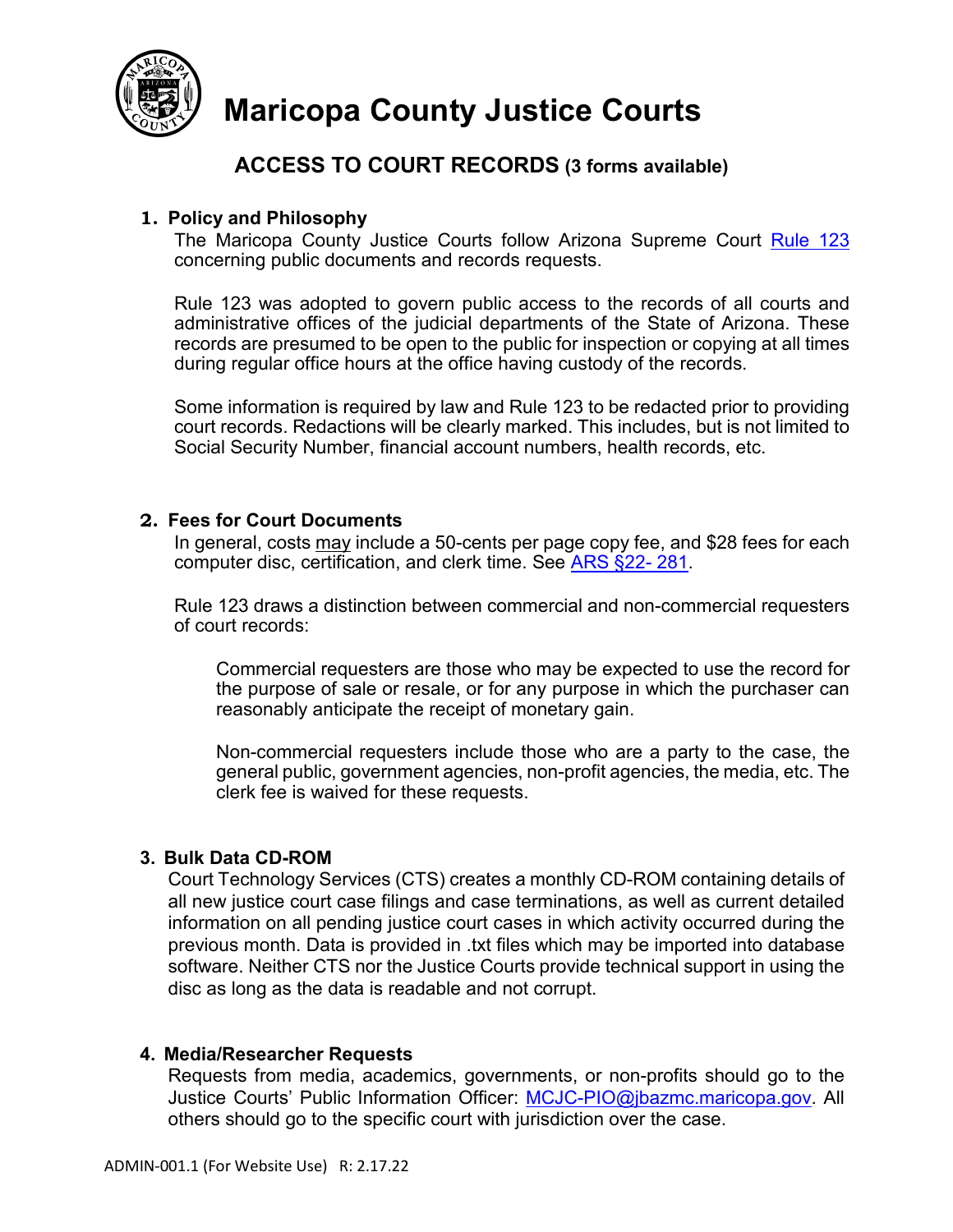# **Maricopa County Justice Courts, Arizona**

## **ACCESS TO COURT RECORDS REQUEST (NON-COMMERCIAL PURPOSE)**

*Per Arizona Supreme Court Rule 123, "the records in all courts and administrative offices of the Judicial Department of the State of Arizona are presumed to be open to any member of the public for inspection or*  to obtain copies at all times during regular office hours at the office having custody of the records. However, *in view of the possible countervailing interests of confidentiality, privacy or the best interests of the state, public access to some court records may be restricted or expanded in accordance with the provision of this rule." This includes redactions for information deemed confidential by rule.*

| Your Name                                                             |                       | Email address                     |
|-----------------------------------------------------------------------|-----------------------|-----------------------------------|
| Address (street, city, state)                                         |                       | Phone                             |
| $\Box$ am a member of the/a: $\Box$ Public $\Box$ Media $\Box$ Agency |                       | (organization name if applicable) |
| To the custodian of records:                                          | Name of Justice Court |                                   |

*In order to best serve all of our court customers, no more than ten (10) case files per customer are allowed per day.*

| am making a request to:<br>Receive copies <u>a View</u> (only at court)<br>Receive audio/video on CD/DVD<br>the following record $(s)$ : |                  | Reasonable fees may apply:<br>Printout/copy fees \$.50 per page<br>Certify document or Create disc \$28.00 each |                    |                |          |
|------------------------------------------------------------------------------------------------------------------------------------------|------------------|-----------------------------------------------------------------------------------------------------------------|--------------------|----------------|----------|
| Case Number                                                                                                                              | Litigant Name(s) |                                                                                                                 | Document Name/Date | # of<br>copies | Certify? |
|                                                                                                                                          |                  |                                                                                                                 |                    |                |          |
|                                                                                                                                          |                  |                                                                                                                 |                    |                |          |
|                                                                                                                                          |                  |                                                                                                                 |                    |                |          |
|                                                                                                                                          |                  |                                                                                                                 |                    |                |          |
|                                                                                                                                          |                  |                                                                                                                 |                    |                |          |

If requesting more than five files, please add a second request form.

*NOTICE: I attest that public records requested are for a non-commercial purpose and understand that penalties will apply for any misuse of such records. I understand and agree that the Maricopa County Justice Courts do not guarantee the accuracy of the information requested and I will not hold the Maricopa County Justice Court liable for any inaccurate or incomplete information I receive. I accept full responsibility for the use or transmission of the data received in actual or altered form.*

| Requester Signature                                                                        | Date |
|--------------------------------------------------------------------------------------------|------|
|                                                                                            |      |
| Media/NonProfits/Governments should send this form to <b>MCJC-PIO@jbazmc.maricopa.gov.</b> |      |

 Litigants and others should send this form with payment arrangement to the specific court. See court contact information here: **<http://justicecourts.maricopa.gov/locations>**

| Court use only:<br>Prepared by: | (clerk signature) | On:<br>(date)                                     |
|---------------------------------|-------------------|---------------------------------------------------|
| Provided to requester on        | (date)            | via: $\Box$ In person $\Box$ US mail $\Box$ Email |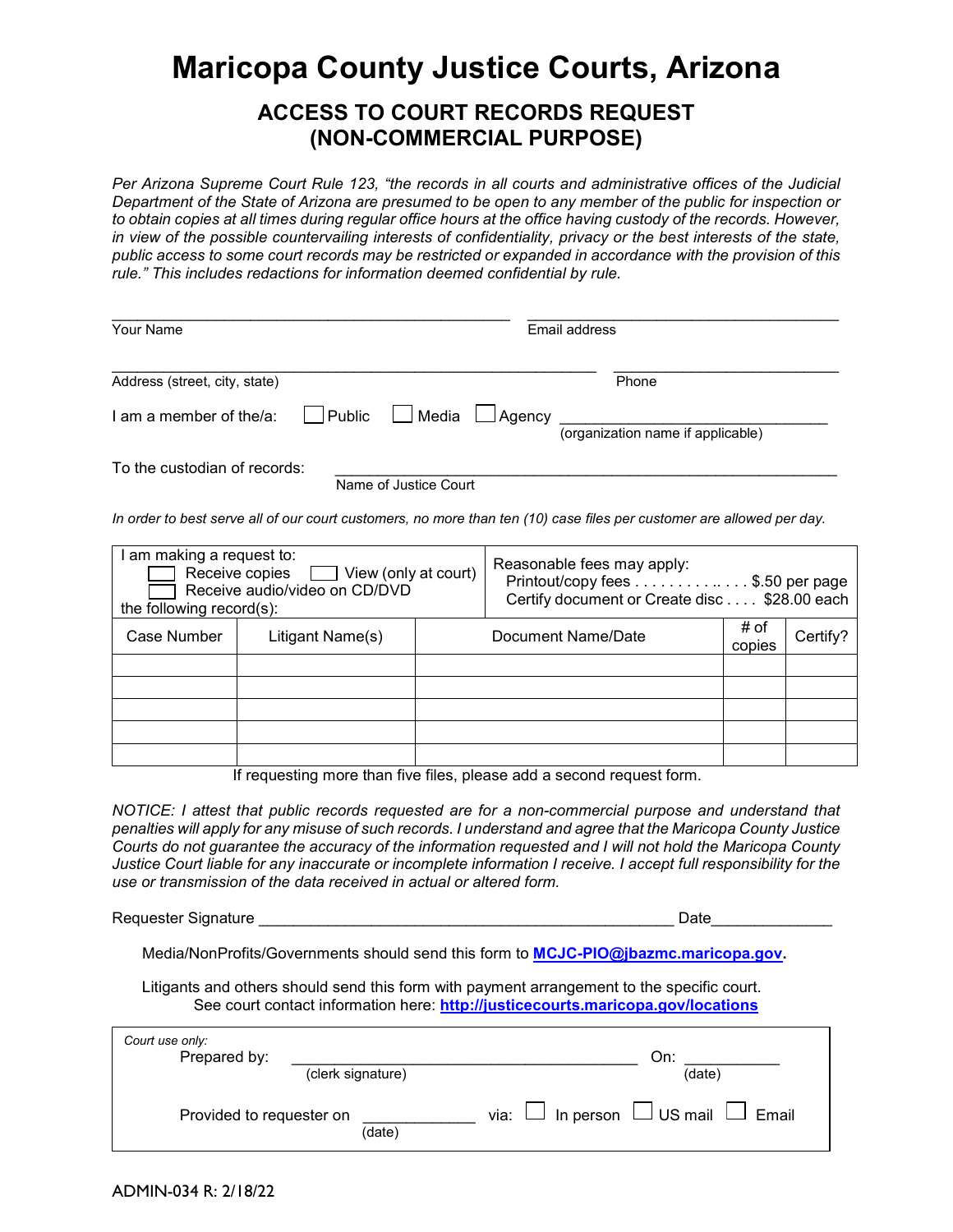# **Maricopa County Justice Courts, Arizona**

## **ACCESS TO COURT RECORDS REQUEST (COMMERCIAL PURPOSE)**

*Per Arizona Supreme Court Rule 123, 'Commercial Purpose' means the use of a public record for the purpose of sale or resale . . . or the sale of such names and addresses to another for the purpose of solicitation or for any purpose in which the purchaser can reasonably anticipate the receipt of monetary gain..… public access to some court records may be restricted or expanded in accordance with the provision of this rule." This includes redactions for information deemed confidential by Rule.*

| Your Name                     | Email address             |       |  |
|-------------------------------|---------------------------|-------|--|
| Address (street, city, state) | <b>Business/Firm Name</b> | Phone |  |
| To the custodian of records:  |                           |       |  |

Name of Justice Court

*In order to best serve all of our court customers, no more than ten (10) case files per customer are allowed per day.*

| I am making a request to:<br>Receive copies $\Box$ View (only at court)<br>Receive audio/video on CD/DVD<br>of the following record(s): |                  |  | <b>Applicable Fees:</b><br>Search fee: up to 10 case files requested \$28.00<br>Certify document or Create disc \$28.00 each |                |          |
|-----------------------------------------------------------------------------------------------------------------------------------------|------------------|--|------------------------------------------------------------------------------------------------------------------------------|----------------|----------|
| Case Number                                                                                                                             | Litigant Name(s) |  | Document Name/Date                                                                                                           | # of<br>copies | Certify? |
|                                                                                                                                         |                  |  |                                                                                                                              |                |          |
|                                                                                                                                         |                  |  |                                                                                                                              |                |          |
|                                                                                                                                         |                  |  |                                                                                                                              |                |          |
|                                                                                                                                         |                  |  |                                                                                                                              |                |          |
|                                                                                                                                         |                  |  |                                                                                                                              |                |          |

If requesting more than five files, please add a second request form.

*As required by Court Rule, I certify that the commercial purpose and specific use intended is:* 

*NOTICE: I understand and agree that the Maricopa County Justice Courts do not guarantee the accuracy of the information requested, and I will not hold the Maricopa County Justice Court liable for any inaccurate or incomplete information I receive. I accept full responsibility for the use or transmission of the data received in actual or altered form.*

\_\_\_\_\_\_\_\_\_\_\_\_\_\_\_\_\_\_\_\_\_\_\_\_\_\_\_\_\_\_\_\_\_\_\_\_\_\_\_\_\_\_\_\_\_\_\_\_\_\_\_\_\_\_\_\_\_\_\_\_\_\_\_\_\_\_\_\_\_\_\_\_\_\_\_\_\_\_\_\_\_\_\_

Requester Signature \_\_\_\_\_\_\_\_\_\_\_\_\_\_\_\_\_\_\_\_\_\_\_\_\_\_\_\_\_\_\_\_\_\_\_\_\_\_\_\_\_\_\_\_\_\_\_\_ Date\_\_\_\_\_\_\_\_\_\_\_\_\_\_

#### **Send this request form with payment arrangement to the court having jurisdiction over the case. <http://justicecourts.maricopa.gov/locations>**

| Court use only:<br>Prepared by:<br>(clerk signature) | On:<br>(date)                                     |
|------------------------------------------------------|---------------------------------------------------|
| Provided to requester on<br>(date)                   | via: $\Box$ In person $\Box$ US mail $\Box$ Email |